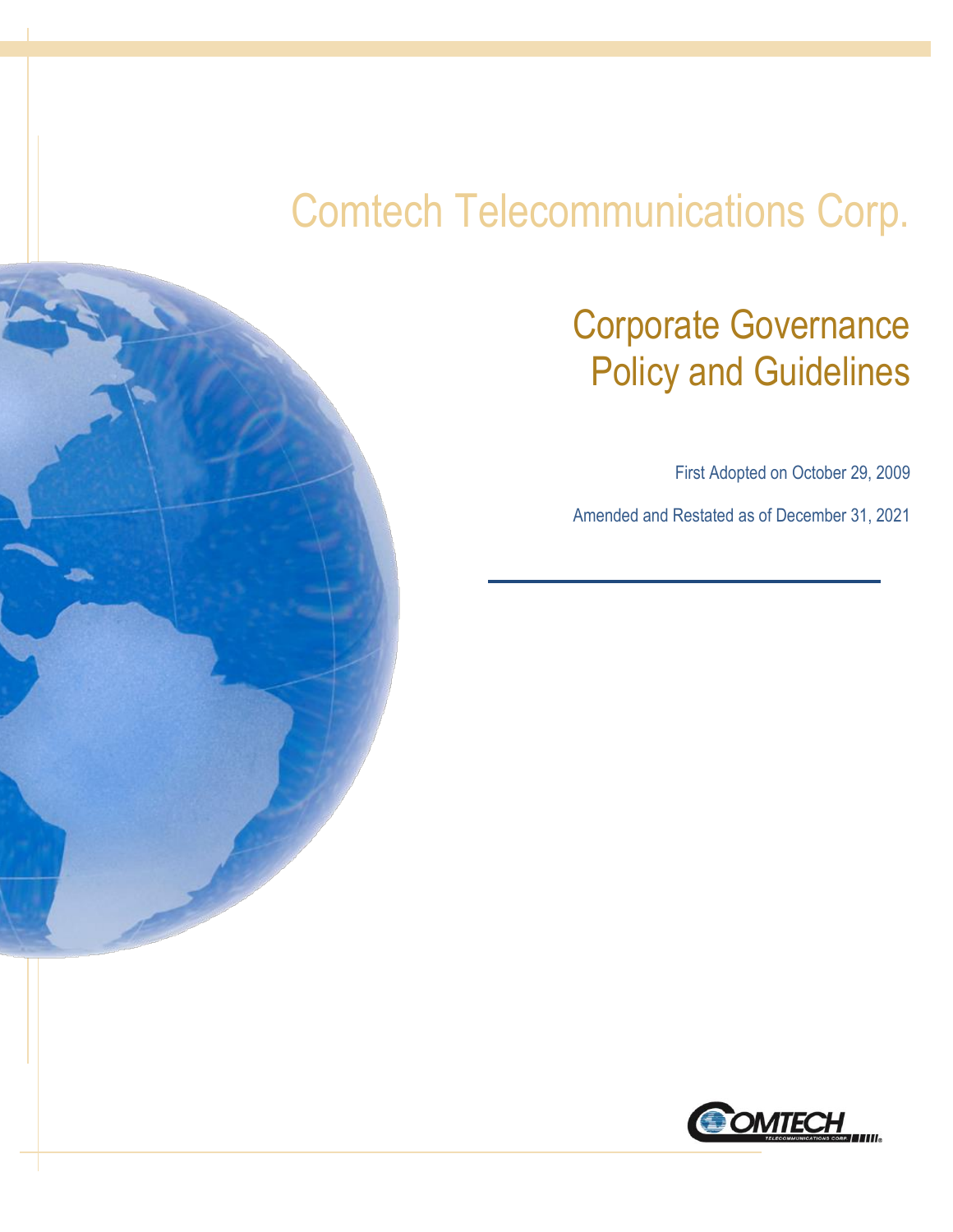### **Comtech Telecommunications Corp. Corporate Governance Policy and Guidelines**

These Corporate Governance Policy and Guidelines have been adopted by the Nominating and Governance Committee of the Board of Directors of Comtech Telecommunications Corp. (the "Company" or "Comtech"). The guidelines, in conjunction with the Certificate of Incorporation, By-laws and the charters of the committees of the Board of Directors, form the framework for the governance of the Company.

#### **I. Role of the Board of Directors**

The Board of Directors oversees and provides policy guidance on the business and affairs of Comtech. Among other things, the Board of Directors monitors overall corporate performance. The Board of Directors selects the Chairman of the Board (the "Chairman") and the Chief Executive Officer (the "CEO") of Comtech and elects other corporate officers.

Directors are expected to attend Board of Directors and applicable committee meetings and to review meeting materials in advance of such meetings. Directors also are encouraged to attend Comtech's annual meetings of stockholders.

#### **II. Role of the Chairman**

The Chairman can schedule and set the agenda for meetings of the Board of Directors.

#### **III. Director Independence**

A substantial majority of the directors must be independent within the meaning of independence as established under the rules of the NASDAQ Stock Market.

#### **IV. Board of Directors Membership Criteria**

Directors should have high professional and personal ethics and values, consistent with Comtech's longstanding values and standards. They should also have experience in areas of particular significance to the long-term creation of shareholder value. They also must have sufficient time to carry out their duties and limit their service to no more than three other public company boards.

### **V. Standards of Business Conduct**

Each member of the Board of Directors shall at all times exhibit high standards of integrity and ethical behavior. Each director shall adhere to Comtech's Standards of Business Conduct and certify, in writing on an annual basis, that they have read and will abide by such standards. In addition, directors must avoid any conflict between their own interests and the interests of the Corporation in dealing with suppliers, customers, and other third parties, and in the conduct of their personal affairs.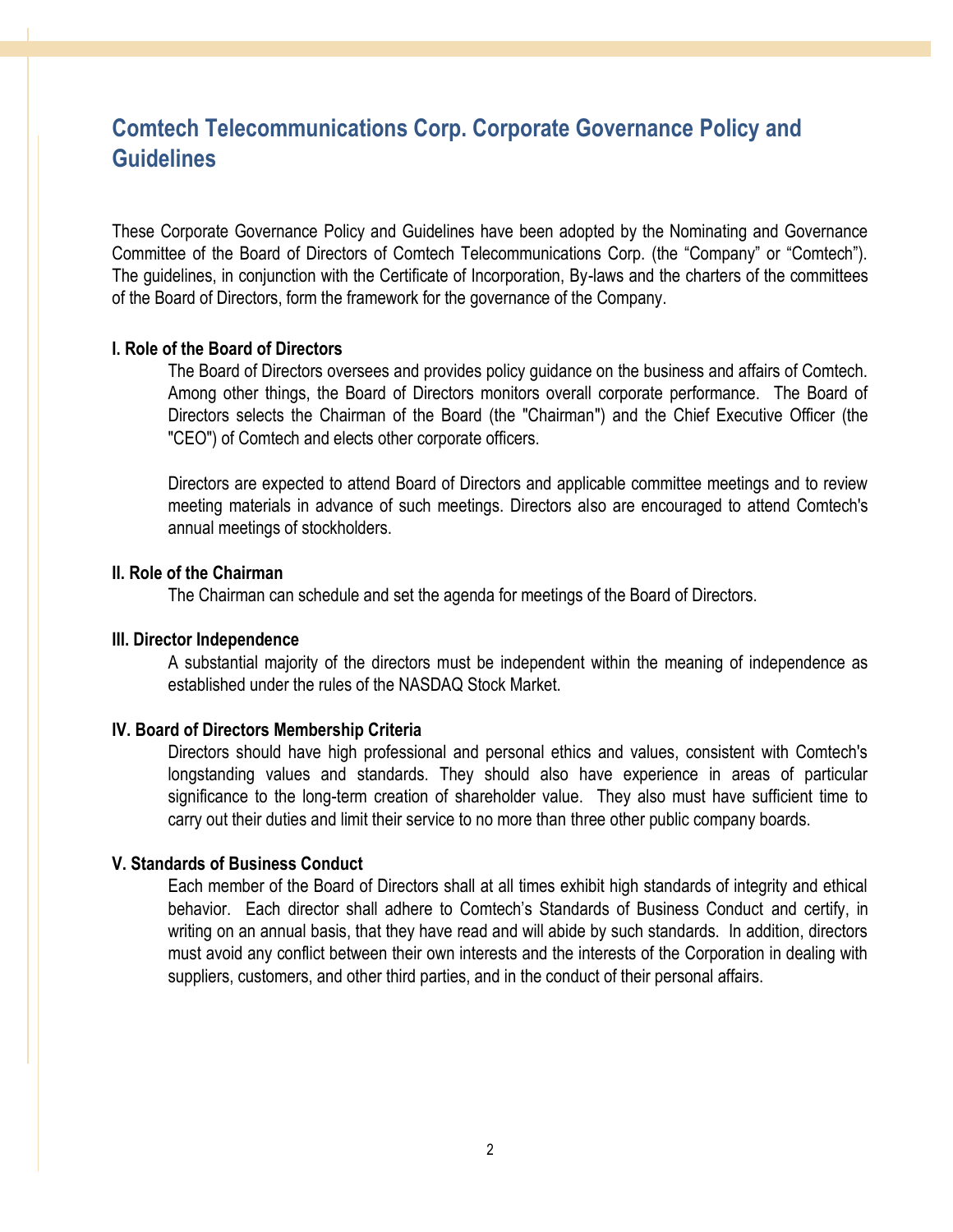#### **VI. Transactions Affecting Director Independence**

Without the prior approval of a majority of disinterested members of the full Board of Directors and, if required by applicable listing standards, the Audit Committee, the Company will not make significant charitable contributions to organizations in which a director or family member of the director is affiliated, enter into consulting contracts with (or otherwise provide indirect compensation to) a director, or enter into any relationships or transactions (other than service as a director and Board of Directors committee member) between the Company and the director (or any business or nonprofit entity or organization in which the director is a general partner, controlling shareholder, officer, manager, or trustee, or materially financially interested). Notwithstanding the foregoing, to the extent required to comply with SEC rules, no member of the audit committee will be an affiliated person of the Company or receive any direct or indirect compensation from the Company other than for service as a director and on committees on which the director serves.

#### **VII. Election of Directors**

Comtech's classified Board structure will be phased out beginning at the fiscal 2022 annual meeting of stockholders, such that from and after the fiscal 2022 annual meeting, all directors who are up for election at an annual meeting of stockholders will be elected to serve for a term of one year and until such directors' successors are duly elected and qualified or until such directors' earlier death, resignation or removal.

The Board of Directors proposes nominees for consideration each year. Between annual meetings, the Board of Directors may appoint directors to serve until the next annual meeting.

Stockholders may recommend director nominees for consideration by the Nominating and Governance Committee by writing to the Committee specifying the nominee's name and the qualifications for Board of Directors membership or by following any applicable SEC or NASDAQ rules relating to director nomination.

### **VIII. Board of Directors Size**

The Certificate of Incorporation provides that the number of directors is determined by the Board of Directors at an exact number, but not less than three. The Board of Director's size is assessed at least annually by the Nominating and Governance Committee. If any nominee is unable to serve as a director for any reason, the Board of Directors by resolution may reduce the number of directors or choose a substitute.

#### **IX. Employee Director Retirement**

Employee directors are expected to submit a letter of resignation from the Board of Directors at the time they retire or resign from Comtech.

#### **X. Executive Sessions**

The Board of Directors expects to hold executive sessions of independent directors as necessary, but at least once a year.